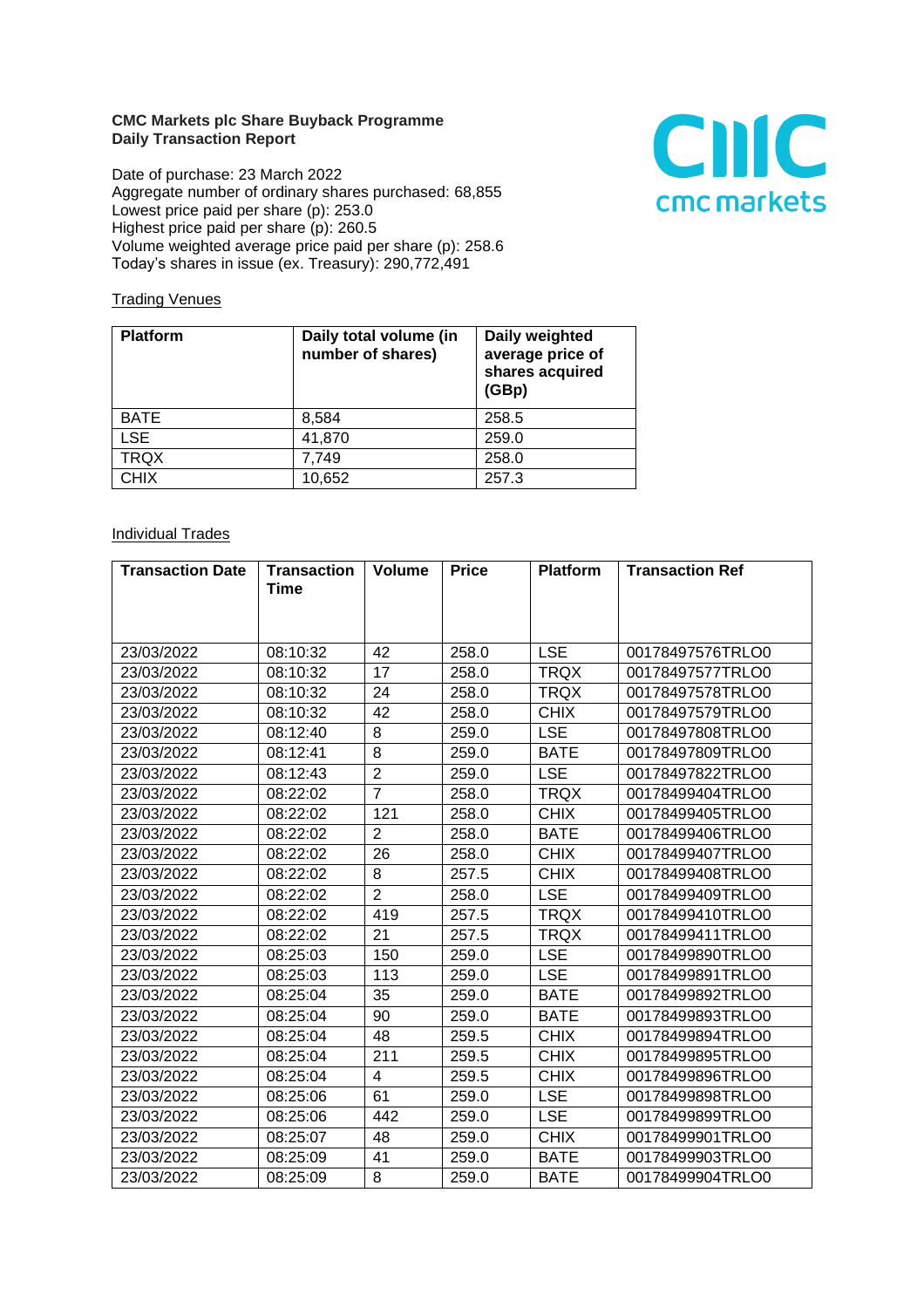| 23/03/2022 | 08:25:10 | 125            | 259.0 | <b>LSE</b>  | 00178499906TRLO0 |
|------------|----------|----------------|-------|-------------|------------------|
| 23/03/2022 | 08:25:13 | 12             | 259.0 | <b>CHIX</b> | 00178499912TRLO0 |
| 23/03/2022 | 08:25:16 | 29             | 259.0 | <b>BATE</b> | 00178499921TRLO0 |
| 23/03/2022 | 08:25:16 | 31             | 259.5 | <b>LSE</b>  | 00178499922TRLO0 |
| 23/03/2022 | 08:25:22 | 47             | 259.5 | <b>LSE</b>  | 00178499938TRLO0 |
| 23/03/2022 | 08:25:25 | 12             | 259.5 | <b>LSE</b>  | 00178499957TRLO0 |
| 23/03/2022 | 08:25:26 | 63             | 259.5 | <b>LSE</b>  | 00178499961TRLO0 |
| 23/03/2022 | 08:29:00 | 58             | 258.5 | <b>TRQX</b> | 00178500594TRLO0 |
| 23/03/2022 | 08:29:00 | 58             | 258.5 | <b>LSE</b>  | 00178500595TRLO0 |
| 23/03/2022 | 08:29:00 | 59             | 258.5 | <b>BATE</b> | 00178500596TRLO0 |
| 23/03/2022 | 08:29:00 | 58             | 258.5 | <b>CHIX</b> | 00178500597TRLO0 |
| 23/03/2022 | 08:29:00 | 4              | 258.5 | <b>LSE</b>  | 00178500598TRLO0 |
| 23/03/2022 | 08:30:02 | 37             | 258.0 | <b>TRQX</b> | 00178500754TRLO0 |
| 23/03/2022 | 08:30:02 | 37             | 258.0 | <b>LSE</b>  | 00178500755TRLO0 |
| 23/03/2022 | 08:30:02 | 37             | 258.0 | <b>CHIX</b> | 00178500756TRLO0 |
| 23/03/2022 | 08:30:02 | 38             | 258.0 | <b>BATE</b> | 00178500757TRLO0 |
| 23/03/2022 | 08:37:57 | 47             | 258.5 | <b>LSE</b>  | 00178502123TRLO0 |
| 23/03/2022 | 08:38:01 | 49             | 258.5 | <b>BATE</b> | 00178502132TRLO0 |
| 23/03/2022 | 08:38:01 | 76             | 258.5 | <b>BATE</b> | 00178502133TRLO0 |
| 23/03/2022 | 08:38:03 | 89             | 258.5 | <b>LSE</b>  | 00178502154TRLO0 |
| 23/03/2022 | 08:38:04 | 47             | 258.5 | <b>TRQX</b> | 00178502155TRLO0 |
| 23/03/2022 | 08:38:07 | 24             | 258.5 | <b>CHIX</b> | 00178502168TRLO0 |
| 23/03/2022 | 08:38:07 | 23             | 258.5 | <b>CHIX</b> | 00178502169TRLO0 |
| 23/03/2022 | 08:38:10 | 22             | 258.5 | <b>LSE</b>  | 00178502174TRLO0 |
| 23/03/2022 | 08:38:13 | 12             | 258.5 | <b>TRQX</b> | 00178502192TRLO0 |
| 23/03/2022 | 08:38:16 | 5              | 258.5 | <b>LSE</b>  | 00178502196TRLO0 |
| 23/03/2022 | 08:38:19 | 3              | 258.5 | <b>TRQX</b> | 00178502202TRLO0 |
| 23/03/2022 | 08:41:47 | 12             | 258.5 | <b>CHIX</b> | 00178502881TRLO0 |
| 23/03/2022 | 08:41:49 | 60             | 259.0 | <b>TRQX</b> | 00178502889TRLO0 |
| 23/03/2022 | 08:41:52 | 37             | 259.0 | <b>CHIX</b> | 00178502897TRLO0 |
| 23/03/2022 | 08:41:52 | 13             | 259.0 | <b>CHIX</b> | 00178502898TRLO0 |
| 23/03/2022 | 08:41:55 | $\overline{2}$ | 259.0 | <b>LSE</b>  | 00178502925TRLO0 |
| 23/03/2022 | 08:59:04 | 15             | 258.0 | <b>TRQX</b> | 00178504955TRLO0 |
| 23/03/2022 | 08:59:04 | 47             | 258.0 | <b>BATE</b> | 00178504956TRLO0 |
| 23/03/2022 | 08:59:04 | 13             | 258.0 | <b>CHIX</b> | 00178504957TRLO0 |
| 23/03/2022 | 08:59:04 | 60             | 258.0 | LSE         | 00178504958TRLO0 |
| 23/03/2022 | 09:10:55 | 75             | 257.5 | <b>LSE</b>  | 00178506621TRLO0 |
| 23/03/2022 | 09:10:55 | 74             | 257.5 | <b>TRQX</b> | 00178506622TRLO0 |
| 23/03/2022 | 09:10:55 | 75             | 257.5 | <b>CHIX</b> | 00178506623TRLO0 |
| 23/03/2022 | 09:10:55 | 31             | 257.5 | <b>BATE</b> | 00178506624TRLO0 |
| 23/03/2022 | 09:10:55 | 16             | 257.5 | <b>LSE</b>  | 00178506625TRLO0 |
| 23/03/2022 | 09:15:10 | 199            | 257.5 | <b>CHIX</b> | 00178507094TRLO0 |
| 23/03/2022 | 09:15:10 | 47             | 256.5 | <b>TRQX</b> | 00178507095TRLO0 |
| 23/03/2022 | 09:30:02 | 196            | 256.5 | <b>LSE</b>  | 00178508889TRLO0 |
| 23/03/2022 | 09:30:02 | 152            | 256.5 | <b>TRQX</b> | 00178508890TRLO0 |
| 23/03/2022 | 09:30:02 | 3              | 256.5 | <b>LSE</b>  | 00178508891TRLO0 |
| 23/03/2022 | 09:30:02 | 200            | 256.5 | <b>BATE</b> | 00178508892TRLO0 |
| 23/03/2022 | 09:30:02 | 650            | 256.5 | <b>LSE</b>  | 00178508893TRLO0 |
| 23/03/2022 | 09:30:02 | 59             | 256.5 | <b>BATE</b> | 00178508894TRLO0 |
| 23/03/2022 | 09:30:03 | 206            | 257.5 | <b>LSE</b>  | 00178508905TRLO0 |
| 23/03/2022 | 09:30:03 | 182            | 256.5 | <b>LSE</b>  | 00178508906TRLO0 |
| 23/03/2022 | 09:30:06 | 388            | 257.0 | <b>BATE</b> | 00178508911TRLO0 |
| 23/03/2022 | 09:31:46 | 103            | 256.0 | <b>TRQX</b> | 00178509176TRLO0 |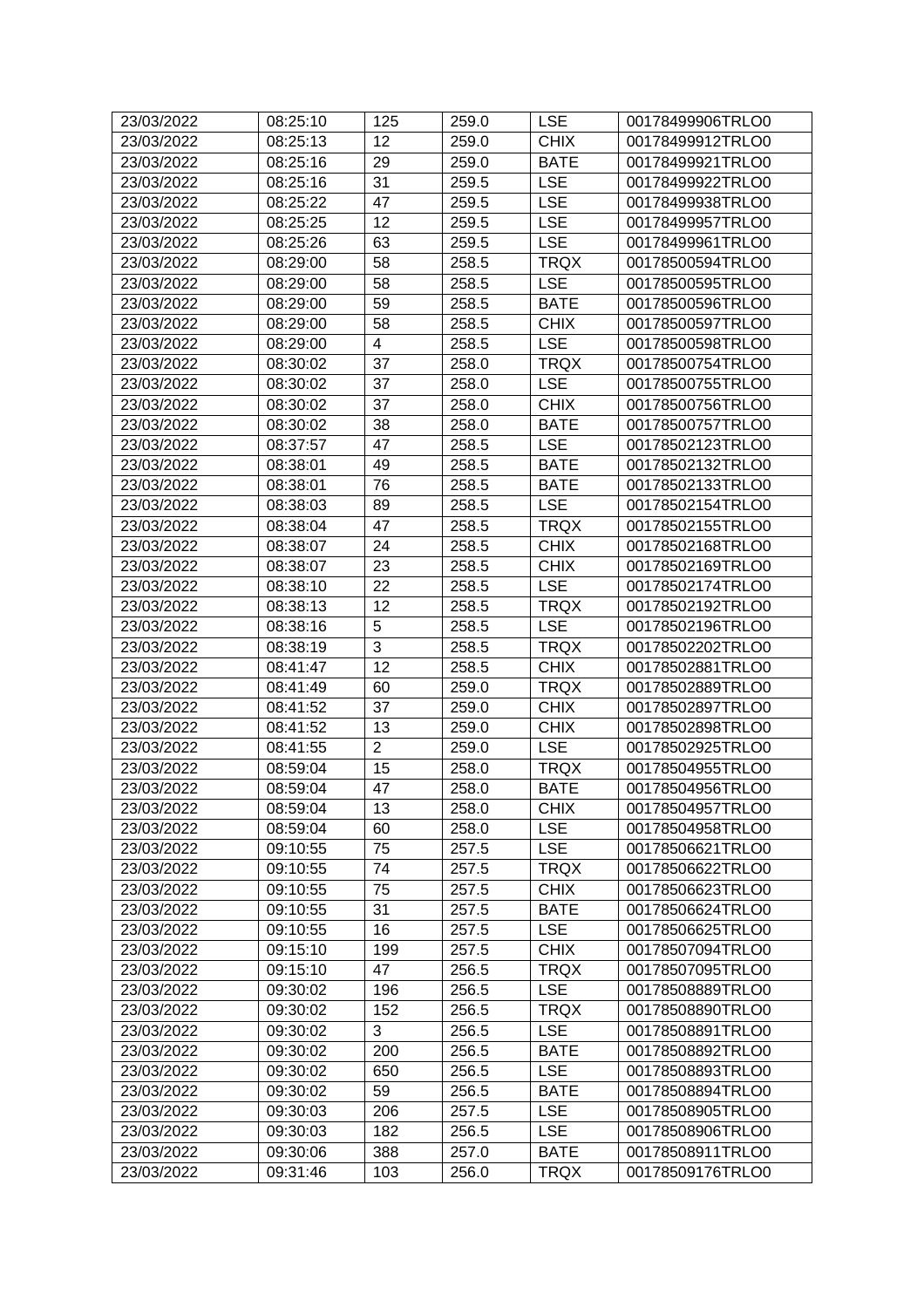| 23/03/2022 | 09:31:46 | 200            | 256.0 | <b>BATE</b> | 00178509177TRLO0 |
|------------|----------|----------------|-------|-------------|------------------|
| 23/03/2022 | 09:31:46 | 229            | 256.0 | <b>LSE</b>  | 00178509178TRLO0 |
| 23/03/2022 | 09:31:46 | 72             | 256.0 | <b>CHIX</b> | 00178509179TRLO0 |
| 23/03/2022 | 09:31:46 | 126            | 256.0 | <b>TRQX</b> | 00178509180TRLO0 |
| 23/03/2022 | 09:31:46 | 29             | 256.0 | <b>BATE</b> | 00178509181TRLO0 |
| 23/03/2022 | 09:31:46 | 157            | 256.0 | <b>CHIX</b> | 00178509182TRLO0 |
| 23/03/2022 | 09:53:39 | 146            | 255.0 | <b>LSE</b>  | 00178513148TRLO0 |
| 23/03/2022 | 09:53:39 | 146            | 255.0 | <b>TRQX</b> | 00178513149TRLO0 |
| 23/03/2022 | 09:53:39 | 146            | 255.0 | <b>BATE</b> | 00178513150TRLO0 |
| 23/03/2022 | 09:53:39 | 146            | 255.0 | <b>CHIX</b> | 00178513151TRLO0 |
| 23/03/2022 | 09:53:39 | 37             | 255.0 | <b>CHIX</b> | 00178513152TRLO0 |
| 23/03/2022 | 09:53:41 | 42             | 254.5 | <b>BATE</b> | 00178513157TRLO0 |
| 23/03/2022 | 09:53:41 | 55             | 255.5 | <b>LSE</b>  | 00178513158TRLO0 |
| 23/03/2022 | 09:53:43 | 144            | 255.5 | <b>CHIX</b> | 00178513172TRLO0 |
| 23/03/2022 | 09:53:43 | 54             | 254.5 | <b>TRQX</b> | 00178513173TRLO0 |
| 23/03/2022 | 09:53:48 | 180            | 254.5 | <b>TRQX</b> | 00178513182TRLO0 |
| 23/03/2022 | 09:53:48 | 1              | 254.5 | <b>BATE</b> | 00178513183TRLO0 |
| 23/03/2022 | 09:53:48 | 55             | 254.5 | <b>CHIX</b> | 00178513184TRLO0 |
| 23/03/2022 | 09:53:48 | 12             | 254.5 | <b>BATE</b> | 00178513185TRLO0 |
| 23/03/2022 | 09:53:48 | 83             | 254.5 | <b>TRQX</b> | 00178513186TRLO0 |
| 23/03/2022 | 09:53:48 | 25             | 254.5 | <b>LSE</b>  | 00178513187TRLO0 |
| 23/03/2022 | 09:53:48 | 82             | 254.5 | <b>TRQX</b> | 00178513188TRLO0 |
| 23/03/2022 | 09:53:52 | 29             | 255.5 | <b>LSE</b>  | 00178513190TRLO0 |
| 23/03/2022 | 09:53:55 | 32             | 255.5 | <b>TRQX</b> | 00178513192TRLO0 |
| 23/03/2022 | 09:53:58 | 29             | 255.5 | <b>TRQX</b> | 00178513198TRLO0 |
| 23/03/2022 | 09:54:00 | 29             | 255.5 | <b>CHIX</b> | 00178513215TRLO0 |
| 23/03/2022 | 09:54:01 | 8              | 255.5 | <b>TRQX</b> | 00178513220TRLO0 |
| 23/03/2022 | 09:54:04 | 8              | 255.5 | <b>TRQX</b> | 00178513222TRLO0 |
| 23/03/2022 | 09:54:07 | $\overline{7}$ | 255.5 | <b>CHIX</b> | 00178513224TRLO0 |
| 23/03/2022 | 09:54:10 | $\overline{7}$ | 255.5 | <b>LSE</b>  | 00178513225TRLO0 |
| 23/03/2022 | 09:54:13 | $\overline{2}$ | 255.5 | <b>CHIX</b> | 00178513226TRLO0 |
| 23/03/2022 | 09:54:15 | $\overline{2}$ | 255.5 | <b>TRQX</b> | 00178513241TRLO0 |
| 23/03/2022 | 09:54:37 | $\mathbf{1}$   | 254.0 | <b>CHIX</b> | 00178513309TRLO0 |
| 23/03/2022 | 10:02:07 | 59             | 255.5 | <b>TRQX</b> | 00178514710TRLO0 |
| 23/03/2022 | 10:02:10 | 48             | 255.5 | CHIX        | 00178514718TRLO0 |
| 23/03/2022 | 10:02:13 | 116            | 255.5 | <b>TRQX</b> | 00178514733TRLO0 |
| 23/03/2022 | 10:02:16 | 12             | 255.5 | <b>CHIX</b> | 00178514740TRLO0 |
| 23/03/2022 | 10:02:19 | 22             | 255.5 | <b>TRQX</b> | 00178514743TRLO0 |
| 23/03/2022 | 10:02:19 | $\overline{7}$ | 255.5 | <b>TRQX</b> | 00178514744TRLO0 |
| 23/03/2022 | 10:02:22 | 3              | 255.5 | <b>CHIX</b> | 00178514764TRLO0 |
| 23/03/2022 | 10:02:25 | 1              | 255.5 | <b>LSE</b>  | 00178514770TRLO0 |
| 23/03/2022 | 10:13:50 | 42             | 255.5 | <b>TRQX</b> | 00178517338TRLO0 |
| 23/03/2022 | 10:13:52 | $\overline{2}$ | 255.5 | <b>TRQX</b> | 00178517343TRLO0 |
| 23/03/2022 | 10:13:55 | 10             | 255.5 | <b>TRQX</b> | 00178517351TRLO0 |
| 23/03/2022 | 10:13:58 | 1              | 255.5 | <b>TRQX</b> | 00178517356TRLO0 |
| 23/03/2022 | 10:53:34 | 1              | 254.5 | <b>CHIX</b> | 00178524285TRLO0 |
| 23/03/2022 | 10:53:34 | $\overline{2}$ | 254.5 | <b>TRQX</b> | 00178524284TRLO0 |
| 23/03/2022 | 10:53:34 | 29             | 254.5 | <b>BATE</b> | 00178524286TRLO0 |
| 23/03/2022 | 10:53:34 | 1              | 254.5 | <b>LSE</b>  | 00178524287TRLO0 |
| 23/03/2022 | 10:53:34 | 1              | 254.5 | <b>TRQX</b> | 00178524288TRLO0 |
| 23/03/2022 | 11:45:24 | 273            | 253.0 | <b>LSE</b>  | 00178533130TRLO0 |
| 23/03/2022 | 11:47:32 | 102            | 253.0 | <b>CHIX</b> | 00178533430TRLO0 |
| 23/03/2022 | 11:47:32 | 199            | 254.0 | <b>BATE</b> | 00178533431TRLO0 |
|            |          |                |       |             |                  |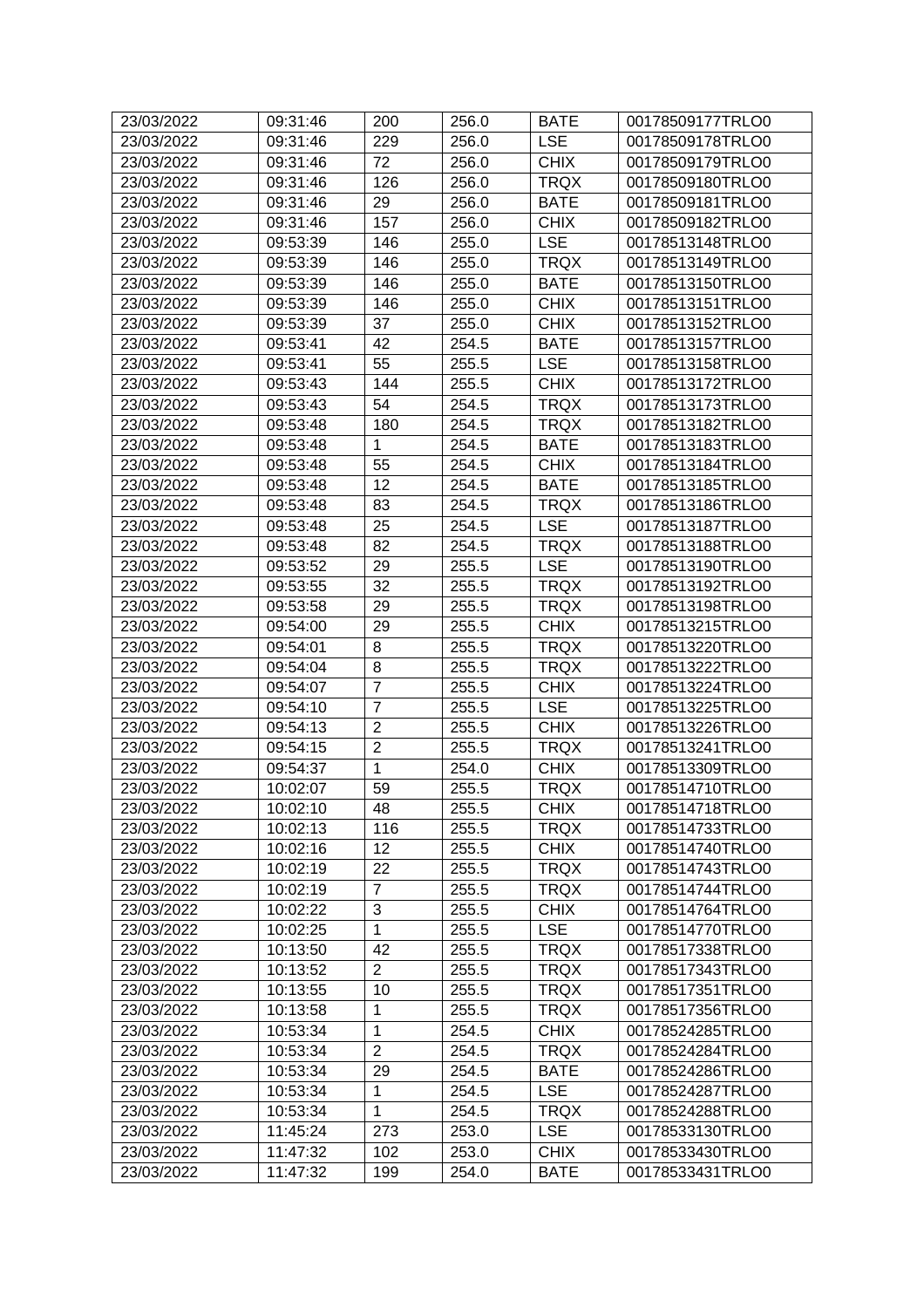| 23/03/2022 | 11:47:32 | 74                      | 254.0 | <b>BATE</b> | 00178533432TRLO0 |
|------------|----------|-------------------------|-------|-------------|------------------|
| 23/03/2022 | 11:47:34 | 230                     | 254.0 | <b>CHIX</b> | 00178533436TRLO0 |
| 23/03/2022 | 11:47:34 | 24                      | 254.0 | <b>CHIX</b> | 00178533437TRLO0 |
| 23/03/2022 | 11:47:34 | 93                      | 254.0 | <b>CHIX</b> | 00178533438TRLO0 |
| 23/03/2022 | 11:47:37 | 28                      | 254.0 | <b>CHIX</b> | 00178533441TRLO0 |
| 23/03/2022 | 11:47:37 | 143                     | 254.0 | <b>CHIX</b> | 00178533442TRLO0 |
| 23/03/2022 | 11:47:40 | 86                      | 254.0 | <b>CHIX</b> | 00178533445TRLO0 |
| 23/03/2022 | 11:47:43 | 82                      | 254.0 | <b>LSE</b>  | 00178533447TRLO0 |
| 23/03/2022 | 11:47:46 | 43                      | 254.0 | <b>CHIX</b> | 00178533461TRLO0 |
| 23/03/2022 | 11:47:49 | 22                      | 254.0 | <b>BATE</b> | 00178533475TRLO0 |
| 23/03/2022 | 11:47:49 | 47                      | 254.0 | <b>BATE</b> | 00178533476TRLO0 |
| 23/03/2022 | 11:47:52 | 22                      | 254.0 | <b>CHIX</b> | 00178533481TRLO0 |
| 23/03/2022 | 11:47:55 | 20                      | 254.0 | <b>LSE</b>  | 00178533482TRLO0 |
| 23/03/2022 | 11:47:58 | 18                      | 254.0 | <b>TRQX</b> | 00178533488TRLO0 |
| 23/03/2022 | 11:47:58 | 255                     | 254.0 | <b>TRQX</b> | 00178533489TRLO0 |
| 23/03/2022 | 11:48:01 | 17                      | 254.0 | <b>BATE</b> | 00178533498TRLO0 |
| 23/03/2022 | 11:48:04 | 11                      | 254.0 | <b>CHIX</b> | 00178533506TRLO0 |
| 23/03/2022 | 11:48:07 | 6                       | 254.0 | <b>CHIX</b> | 00178533513TRLO0 |
| 23/03/2022 | 11:48:10 | 5                       | 254.0 | <b>LSE</b>  | 00178533528TRLO0 |
| 23/03/2022 | 11:48:13 | 3                       | 254.0 | <b>CHIX</b> | 00178533534TRLO0 |
| 23/03/2022 | 11:50:23 | $\overline{2}$          | 253.5 | <b>LSE</b>  | 00178533879TRLO0 |
| 23/03/2022 | 11:50:23 | 68                      | 253.5 | <b>TRQX</b> | 00178533880TRLO0 |
| 23/03/2022 | 11:50:23 | 1                       | 253.5 | <b>CHIX</b> | 00178533881TRLO0 |
| 23/03/2022 | 11:50:23 | 4                       | 253.5 | <b>BATE</b> | 00178533882TRLO0 |
| 23/03/2022 | 11:50:23 | 23                      | 253.5 | <b>CHIX</b> | 00178533883TRLO0 |
| 23/03/2022 | 12:00:00 | 30                      | 253.0 | <b>CHIX</b> | 00178535866TRLO0 |
| 23/03/2022 | 12:00:00 | 30                      | 253.0 | <b>TRQX</b> | 00178535867TRLO0 |
| 23/03/2022 | 12:00:00 | 30                      | 253.0 | <b>LSE</b>  | 00178535868TRLO0 |
| 23/03/2022 | 12:00:00 | 30                      | 253.0 | <b>BATE</b> | 00178535869TRLO0 |
| 23/03/2022 | 12:00:00 | 92                      | 253.0 | <b>CHIX</b> | 00178535870TRLO0 |
| 23/03/2022 | 12:00:04 | 77                      | 253.5 | <b>CHIX</b> | 00178535917TRLO0 |
| 23/03/2022 | 12:38:04 | 166                     | 253.5 | <b>LSE</b>  | 00178545271TRLO0 |
| 23/03/2022 | 12:38:07 | 166                     | 253.5 | <b>TRQX</b> | 00178545281TRLO0 |
| 23/03/2022 | 12:38:10 | 202                     | 253.5 | <b>LSE</b>  | 00178545301TRLO0 |
| 23/03/2022 | 12:38:13 | 9                       | 253.5 | <b>CHIX</b> | 00178545308TRLO0 |
| 23/03/2022 | 12:38:13 | 157                     | 253.5 | <b>CHIX</b> | 00178545309TRLO0 |
| 23/03/2022 | 12:38:16 | 21                      | 253.5 | <b>CHIX</b> | 00178545315TRLO0 |
| 23/03/2022 | 12:38:16 | 18                      | 253.5 | <b>CHIX</b> | 00178545316TRLO0 |
| 23/03/2022 | 12:38:16 | 101                     | 253.5 | <b>CHIX</b> | 00178545317TRLO0 |
| 23/03/2022 | 12:38:16 | 186                     | 254.0 | <b>BATE</b> | 00178545318TRLO0 |
| 23/03/2022 | 12:43:53 | 50                      | 253.5 | <b>LSE</b>  | 00178546470TRLO0 |
| 23/03/2022 | 12:43:55 | 35                      | 253.5 | <b>LSE</b>  | 00178546483TRLO0 |
| 23/03/2022 | 12:44:56 | 56                      | 254.5 | <b>LSE</b>  | 00178546718TRLO0 |
| 23/03/2022 | 12:44:58 | 56                      | 254.5 | <b>CHIX</b> | 00178546728TRLO0 |
| 23/03/2022 | 12:44:58 | 16                      | 255.0 | <b>LSE</b>  | 00178546729TRLO0 |
| 23/03/2022 | 13:37:00 | 185                     | 255.0 | <b>CHIX</b> | 00178561457TRLO0 |
| 23/03/2022 | 13:37:02 | 19                      | 255.0 | <b>LSE</b>  | 00178561468TRLO0 |
| 23/03/2022 | 13:37:05 | 64                      | 255.0 | <b>CHIX</b> | 00178561480TRLO0 |
| 23/03/2022 | 13:37:08 | 16                      | 255.0 | <b>LSE</b>  | 00178561516TRLO0 |
| 23/03/2022 | 13:37:11 | 16                      | 255.0 | <b>CHIX</b> | 00178561540TRLO0 |
| 23/03/2022 | 13:37:14 | 5                       | 255.0 | <b>LSE</b>  | 00178561561TRLO0 |
| 23/03/2022 | 13:37:17 | $\overline{\mathbf{4}}$ | 255.0 | <b>LSE</b>  | 00178561578TRLO0 |
| 23/03/2022 | 13:37:20 | 4                       | 255.0 | <b>CHIX</b> | 00178561620TRLO0 |
|            |          |                         |       |             |                  |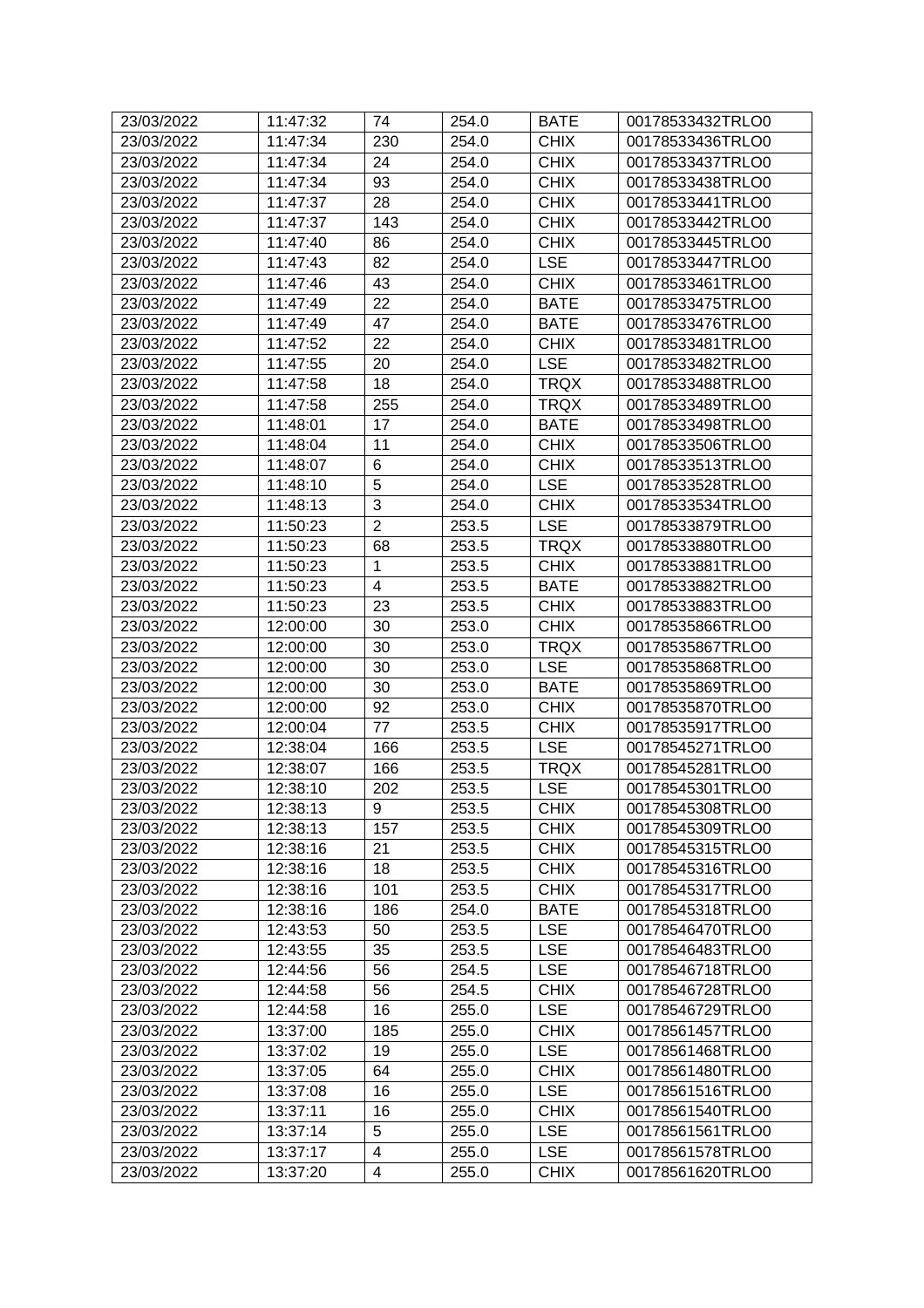| 23/03/2022 | 13:37:23 | 1              | 255.0 | <b>LSE</b>  | 00178561628TRLO0 |
|------------|----------|----------------|-------|-------------|------------------|
| 23/03/2022 | 13:37:35 | 1              | 255.5 | <b>CHIX</b> | 00178561704TRLO0 |
| 23/03/2022 | 13:37:35 | 83             | 256.0 | <b>LSE</b>  | 00178561705TRLO0 |
| 23/03/2022 | 13:37:37 | 406            | 256.0 | <b>LSE</b>  | 00178561709TRLO0 |
| 23/03/2022 | 13:37:37 | 57             | 256.0 | <b>BATE</b> | 00178561710TRLO0 |
| 23/03/2022 | 13:38:05 | 56             | 256.0 | <b>TRQX</b> | 00178561930TRLO0 |
| 23/03/2022 | 13:38:05 | 1              | 256.0 | <b>LSE</b>  | 00178561931TRLO0 |
| 23/03/2022 | 13:38:05 | 181            | 256.0 | <b>CHIX</b> | 00178561932TRLO0 |
| 23/03/2022 | 13:38:05 | 300            | 256.0 | <b>CHIX</b> | 00178561933TRLO0 |
| 23/03/2022 | 13:38:05 | 300            | 256.0 | <b>CHIX</b> | 00178561934TRLO0 |
| 23/03/2022 | 13:38:05 | 300            | 256.0 | <b>CHIX</b> | 00178561935TRLO0 |
| 23/03/2022 | 13:38:05 | 274            | 256.0 | <b>CHIX</b> | 00178561936TRLO0 |
| 23/03/2022 | 13:38:06 | 48             | 256.5 | <b>CHIX</b> | 00178561945TRLO0 |
|            |          |                |       |             |                  |
| 23/03/2022 | 13:38:06 | 707            | 256.5 | <b>CHIX</b> | 00178561946TRLO0 |
| 23/03/2022 | 13:38:06 | 119            | 256.5 | <b>CHIX</b> | 00178561947TRLO0 |
| 23/03/2022 | 13:38:06 | $\overline{7}$ | 256.0 | <b>LSE</b>  | 00178561948TRLO0 |
| 23/03/2022 | 13:38:06 | 191            | 256.0 | <b>LSE</b>  | 00178561949TRLO0 |
| 23/03/2022 | 13:38:08 | 121            | 256.5 | <b>LSE</b>  | 00178561955TRLO0 |
| 23/03/2022 | 13:38:08 | 178            | 256.5 | <b>LSE</b>  | 00178561956TRLO0 |
| 23/03/2022 | 14:28:36 | 542            | 258.5 | <b>LSE</b>  | 00178582882TRLO0 |
| 23/03/2022 | 14:28:36 | 39             | 258.5 | <b>CHIX</b> | 00178582883TRLO0 |
| 23/03/2022 | 14:28:36 | 349            | 259.0 | <b>LSE</b>  | 00178582884TRLO0 |
| 23/03/2022 | 14:28:36 | 149            | 259.0 | <b>LSE</b>  | 00178582885TRLO0 |
| 23/03/2022 | 14:28:37 | 569            | 260.0 | <b>LSE</b>  | 00178582887TRLO0 |
| 23/03/2022 | 14:28:40 | 306            | 259.0 | <b>LSE</b>  | 00178582893TRLO0 |
| 23/03/2022 | 14:28:40 | 300            | 259.5 | <b>BATE</b> | 00178582894TRLO0 |
| 23/03/2022 | 14:28:40 | 32             | 259.5 | <b>CHIX</b> | 00178582895TRLO0 |
| 23/03/2022 | 14:28:40 | 127            | 260.0 | <b>BATE</b> | 00178582896TRLO0 |
| 23/03/2022 | 14:28:40 | 10             | 260.0 | <b>BATE</b> | 00178582897TRLO0 |
| 23/03/2022 | 14:28:40 | 299            | 260.0 | <b>BATE</b> | 00178582898TRLO0 |
| 23/03/2022 | 14:28:41 | 267            | 259.5 | <b>CHIX</b> | 00178582899TRLO0 |
| 23/03/2022 | 14:28:41 | 61             | 259.5 | <b>TRQX</b> | 00178582900TRLO0 |
| 23/03/2022 | 14:28:41 | 238            | 259.5 | <b>TRQX</b> | 00178582901TRLO0 |
| 23/03/2022 | 14:28:42 | 435            | 259.5 | <b>LSE</b>  | 00178582910TRLO0 |
| 23/03/2022 | 14:28:54 | 344            | 259.0 | <b>TRQX</b> | 00178582956TRLO0 |
| 23/03/2022 | 14:28:54 | 390            | 260.0 | <b>LSE</b>  | 00178582957TRLO0 |
| 23/03/2022 | 14:30:03 | 389            | 259.5 | <b>TRQX</b> | 00178583579TRLO0 |
| 23/03/2022 | 14:30:03 | 360            | 259.5 | <b>LSE</b>  | 00178583580TRLO0 |
| 23/03/2022 | 14:30:03 | 17             | 259.5 | <b>BATE</b> | 00178583581TRLO0 |
| 23/03/2022 | 14:30:03 | 33             | 259.5 | <b>CHIX</b> | 00178583582TRLO0 |
| 23/03/2022 | 14:30:03 | 343            | 259.5 | <b>BATE</b> | 00178583583TRLO0 |
| 23/03/2022 | 14:30:03 | 240            | 259.5 | <b>CHIX</b> | 00178583584TRLO0 |
| 23/03/2022 | 14:30:03 | 87             | 259.5 | <b>CHIX</b> | 00178583585TRLO0 |
| 23/03/2022 | 14:30:06 | 23             | 259.5 | <b>BATE</b> | 00178583600TRLO0 |
| 23/03/2022 | 14:30:06 | 20             | 259.5 | <b>CHIX</b> | 00178583602TRLO0 |
|            |          |                |       |             |                  |
| 23/03/2022 | 14:30:06 | 9              | 259.5 | <b>BATE</b> | 00178583604TRLO0 |
| 23/03/2022 | 14:30:06 | 10             | 259.5 | <b>CHIX</b> | 00178583605TRLO0 |
| 23/03/2022 | 14:30:06 | 6              | 259.5 | <b>BATE</b> | 00178583606TRLO0 |
| 23/03/2022 | 14:30:06 | 7              | 259.5 | <b>CHIX</b> | 00178583607TRLO0 |
| 23/03/2022 | 14:30:06 | 13             | 259.5 | <b>BATE</b> | 00178583608TRLO0 |
| 23/03/2022 | 14:30:06 | 15             | 259.5 | <b>CHIX</b> | 00178583609TRLO0 |
| 23/03/2022 | 14:30:06 | 367            | 259.5 | <b>TRQX</b> | 00178583601TRLO0 |
| 23/03/2022 | 14:30:06 | 367            | 259.5 | <b>LSE</b>  | 00178583603TRLO0 |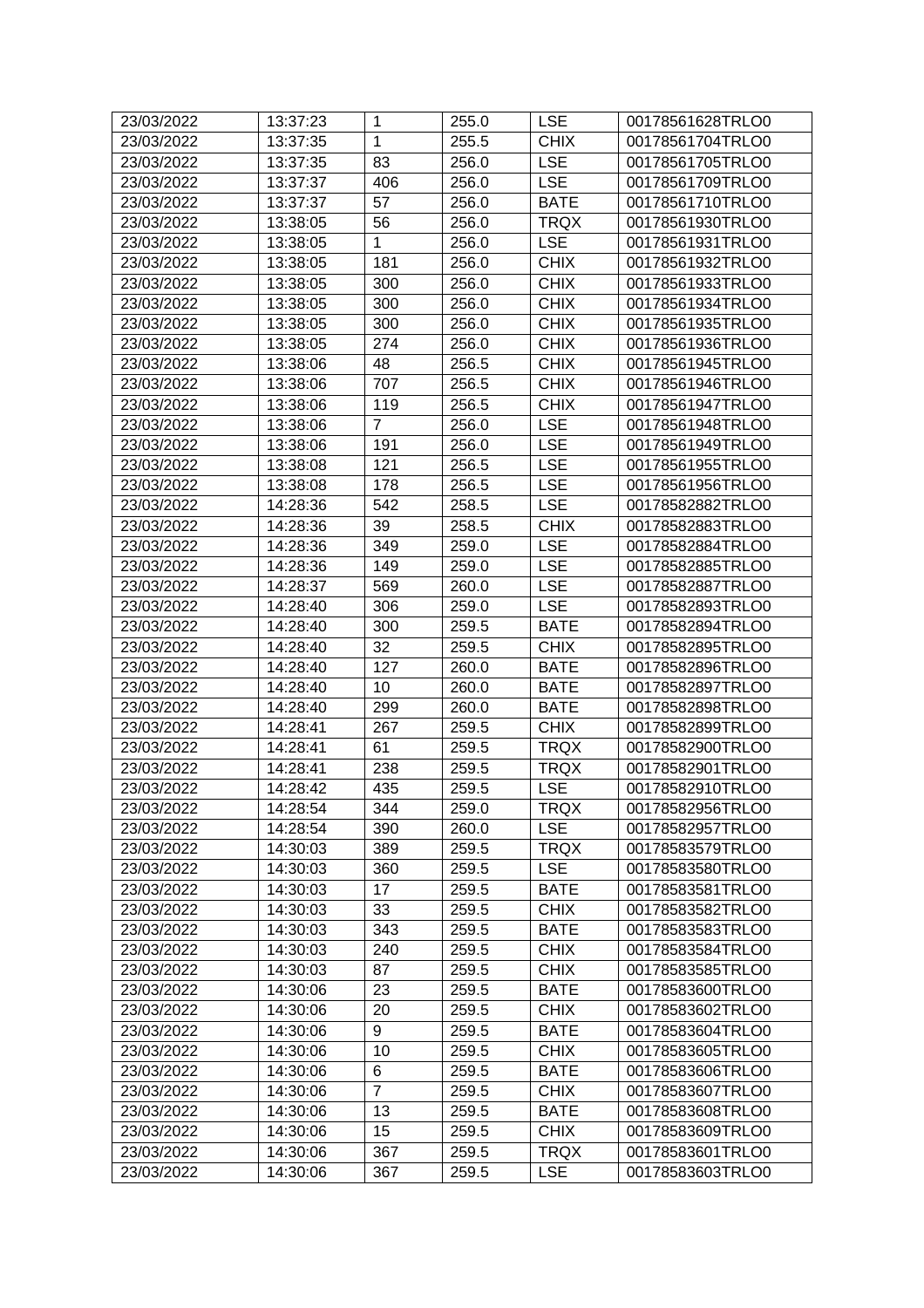| 23/03/2022 | 14:30:06 | 14    | 259.5 | <b>CHIX</b> | 00178583610TRLO0 |
|------------|----------|-------|-------|-------------|------------------|
| 23/03/2022 | 14:30:06 | 317   | 259.5 | <b>BATE</b> | 00178583611TRLO0 |
| 23/03/2022 | 14:30:06 | 12    | 259.5 | <b>CHIX</b> | 00178583612TRLO0 |
| 23/03/2022 | 14:30:06 | 289   | 259.5 | <b>CHIX</b> | 00178583613TRLO0 |
| 23/03/2022 | 14:31:02 | 388   | 259.0 | <b>TRQX</b> | 00178584067TRLO0 |
| 23/03/2022 | 14:31:02 | 185   | 259.0 | <b>BATE</b> | 00178584068TRLO0 |
| 23/03/2022 | 14:31:02 | 389   | 259.0 | <b>LSE</b>  | 00178584069TRLO0 |
| 23/03/2022 | 14:31:02 | 346   | 259.0 | <b>CHIX</b> | 00178584070TRLO0 |
| 23/03/2022 | 14:31:02 | 161   | 259.0 | <b>BATE</b> | 00178584071TRLO0 |
| 23/03/2022 | 15:18:48 | 367   | 258.5 | <b>LSE</b>  | 00178608501TRLO0 |
| 23/03/2022 | 15:18:48 | 367   | 258.5 | <b>TRQX</b> | 00178608502TRLO0 |
| 23/03/2022 | 15:18:48 | 368   | 258.5 | <b>BATE</b> | 00178608503TRLO0 |
| 23/03/2022 | 15:18:48 | 367   | 258.5 | <b>CHIX</b> | 00178608504TRLO0 |
| 23/03/2022 | 15:20:21 | 2,405 | 259.0 | <b>LSE</b>  | 00178609259TRLO0 |
| 23/03/2022 | 15:20:21 | 884   | 259.5 | <b>BATE</b> | 00178609260TRLO0 |
| 23/03/2022 | 15:33:24 | 388   | 260.5 | <b>BATE</b> | 00178615162TRLO0 |
| 23/03/2022 | 15:36:00 | 489   | 260.0 | <b>TRQX</b> | 00178616387TRLO0 |
| 23/03/2022 | 15:36:00 | 490   | 260.0 | <b>CHIX</b> | 00178616388TRLO0 |
| 23/03/2022 | 15:36:00 | 490   | 260.0 | <b>BATE</b> | 00178616389TRLO0 |
| 23/03/2022 | 15:36:01 | 490   | 260.5 | <b>LSE</b>  | 00178616397TRLO0 |
| 23/03/2022 | 15:37:52 | 489   | 260.0 | <b>TRQX</b> | 00178617507TRLO0 |
| 23/03/2022 | 15:37:52 | 108   | 260.0 | <b>CHIX</b> | 00178617508TRLO0 |
| 23/03/2022 | 15:37:52 | 382   | 260.0 | <b>CHIX</b> | 00178617509TRLO0 |
| 23/03/2022 | 15:37:52 | 370   | 260.0 | <b>LSE</b>  | 00178617510TRLO0 |
| 23/03/2022 | 15:47:04 | 326   | 259.5 | <b>LSE</b>  | 00178621218TRLO0 |
| 23/03/2022 | 15:47:05 | 275   | 260.0 | <b>TRQX</b> | 00178621219TRLO0 |
| 23/03/2022 | 15:47:05 | 51    | 260.0 | <b>TRQX</b> | 00178621220TRLO0 |
| 23/03/2022 | 16:04:59 | 408   | 259.5 | <b>LSE</b>  | 00178627962TRLO0 |
| 23/03/2022 | 16:04:59 | 425   | 259.5 | <b>BATE</b> | 00178627963TRLO0 |
| 23/03/2022 | 16:04:59 | 21    | 259.5 | <b>BATE</b> | 00178627964TRLO0 |
| 23/03/2022 | 16:04:59 | 132   | 259.5 | <b>BATE</b> | 00178627965TRLO0 |
| 23/03/2022 | 16:04:59 | 38    | 259.5 | <b>BATE</b> | 00178627966TRLO0 |
| 23/03/2022 | 16:05:07 | 106   | 259.5 | <b>LSE</b>  | 00178628024TRLO0 |
| 23/03/2022 | 16:05:07 | 367   | 259.5 | <b>TRQX</b> | 00178628025TRLO0 |
| 23/03/2022 | 16:05:07 | 261   | 259.5 | <b>LSE</b>  | 00178628026TRLO0 |
| 23/03/2022 | 16:05:07 | 157   | 259.5 | <b>BATE</b> | 00178628027TRLO0 |
| 23/03/2022 | 16:05:07 | 408   | 259.5 | <b>CHIX</b> | 00178628028TRLO0 |
| 23/03/2022 | 16:05:07 | 545   | 259.5 | <b>BATE</b> | 00178628029TRLO0 |
| 23/03/2022 | 16:05:14 | 15    | 259.0 | <b>TRQX</b> | 00178628073TRLO0 |
| 23/03/2022 | 16:05:14 | 27    | 259.0 | <b>TRQX</b> | 00178628074TRLO0 |
| 23/03/2022 | 16:06:14 | 325   | 259.0 | <b>TRQX</b> | 00178628441TRLO0 |
| 23/03/2022 | 16:06:14 | 367   | 259.0 | <b>LSE</b>  | 00178628442TRLO0 |
| 23/03/2022 | 16:06:14 | 11    | 259.0 | <b>CHIX</b> | 00178628443TRLO0 |
| 23/03/2022 | 16:06:14 | 368   | 259.0 | <b>BATE</b> | 00178628444TRLO0 |
| 23/03/2022 | 16:06:14 | 32    | 259.0 | <b>CHIX</b> | 00178628445TRLO0 |
| 23/03/2022 | 16:06:14 | 324   | 259.0 | <b>CHIX</b> | 00178628446TRLO0 |
| 23/03/2022 | 16:07:52 | 136   | 258.0 | <b>TRQX</b> | 00178629200TRLO0 |
| 23/03/2022 | 16:08:00 | 191   | 258.0 | <b>BATE</b> | 00178629248TRLO0 |
| 23/03/2022 | 16:08:42 | 332   | 258.0 | <b>CHIX</b> | 00178629607TRLO0 |
| 23/03/2022 | 16:08:42 | 367   | 259.0 | <b>LSE</b>  | 00178629608TRLO0 |
| 23/03/2022 | 16:11:04 | 35    | 258.0 | <b>CHIX</b> | 00178631005TRLO0 |
| 23/03/2022 | 16:11:04 | 339   | 258.0 | CHIX        | 00178631006TRLO0 |
| 23/03/2022 | 16:14:56 | 6     | 258.0 | <b>CHIX</b> | 00178633445TRLO0 |
|            |          |       |       |             |                  |